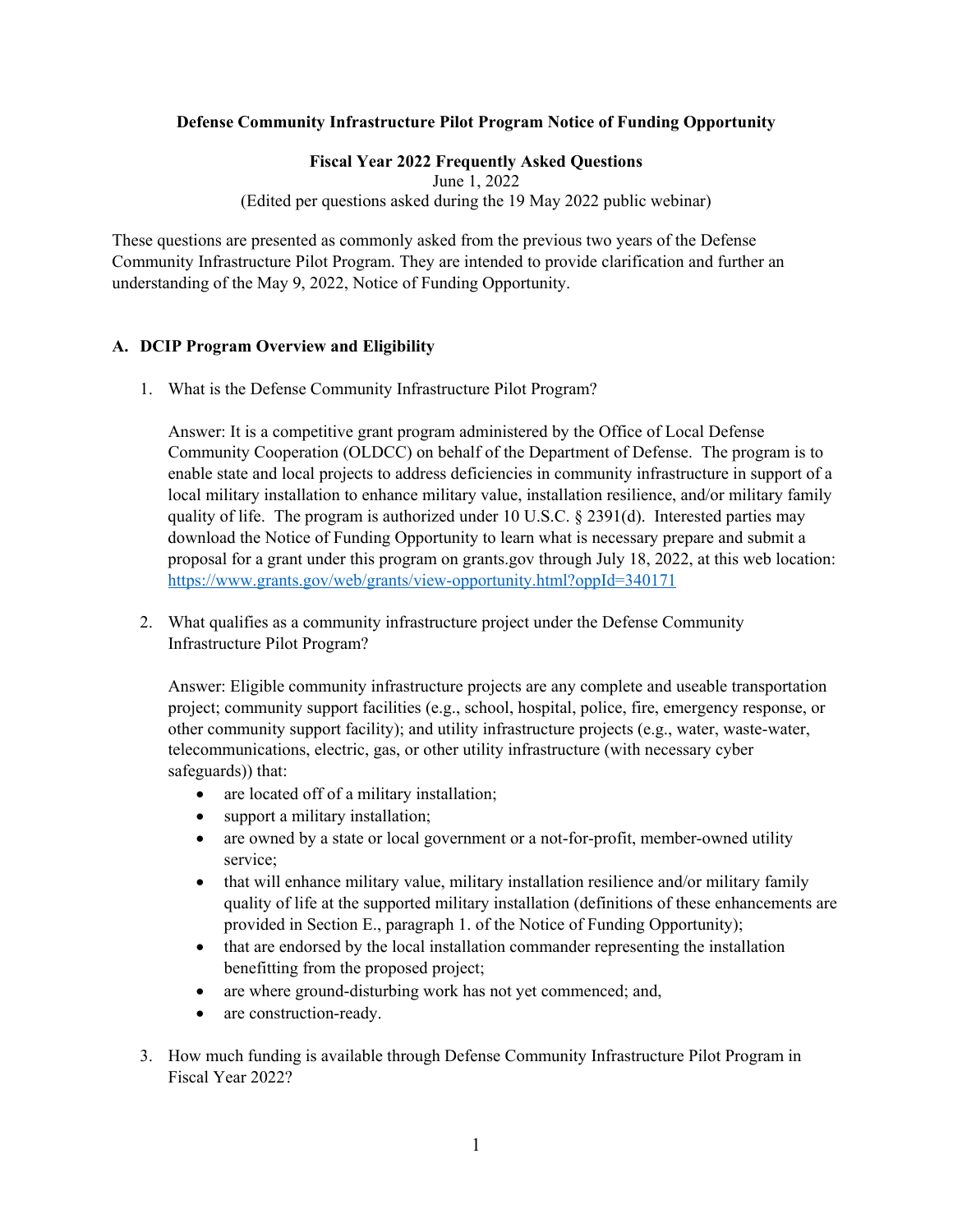The Consolidated Appropriations Act, 2022 provides \$90,000,000 for the Defense Community Infrastructure Pilot Program. With this appropriations, the minimum possible grant amount is \$250,000 and the maximum possible grant amount is \$20,000,000. Grantee contribution (match) requirements are discussed later in this document.

4. Who can apply for a Defense Community Infrastructure Pilot Program grant?

Answer: State and local governments. Entities other than these entities may partner with a State or local government, keeping in mind that the project itself must be owned by a state or local government or a not-for-profit, member-owned utility service.

5. Can a not-for-profit, member-owned utility service directly apply for a Defense Community Infrastructure Pilot Program grant?

Answer: No, a not-for-profit, member-owned utility service must partner with a State or Local Government as a sub-recipient to the eligible entity to submit a proposal for a grant for a Defense Community Infrastructure Pilot Program project. This is a change in the program.

6. What is the definition of a "State or local government"?

Answer: "State" and "local government" is defined at 2 CFR 200.1. Please refer to: <https://www.ecfr.gov/current/title-2/subtitle-A/chapter-II/part-200/subpart-A> Note: Documentation required to be submitted with a Defense Community Infrastructure Pilot Program proposal includes a Standard Form 424 (SF-424). Section 9 of the SF-424 requires selection of the "Type of Applicant" from a drop down list. If the selected applicant type is not clearly a State or local government in accordance with 2 CFR 200.1, the proposal should include further explanation as to why the proposer considers itself an eligible entity. Tribal nations will be treated as a state government.

7. What type of agreement must be in place for an ineligible entity to "partner" with a State or local government?

Answer: It depends upon the nature of the partnership. If a partnering entity is to be a subrecipient, a sub-award agreement, such as a contract or other binding agreement would be required. The proposal should acknowledge that the eligible entity is responsible for the project and identify the type of arrangement with the non-eligible entity. The proposal should articulate the timeframe within which the sub-award agreement will be executed and affirm that execution of the agreement will not delay the project from breaking ground within one year of grant award.

8. Are communities supporting military installations outside the Continental U.S. (OCONUS) eligible to apply for Defense Community Infrastructure Pilot Program grants?

Answer: Eligible projects must be located within any of the several States, the District of Columbia, the Commonwealth of Puerto Rico, American Samoa, the Virgin Islands, the Commonwealth of the Northern Mariana Islands, or Guam.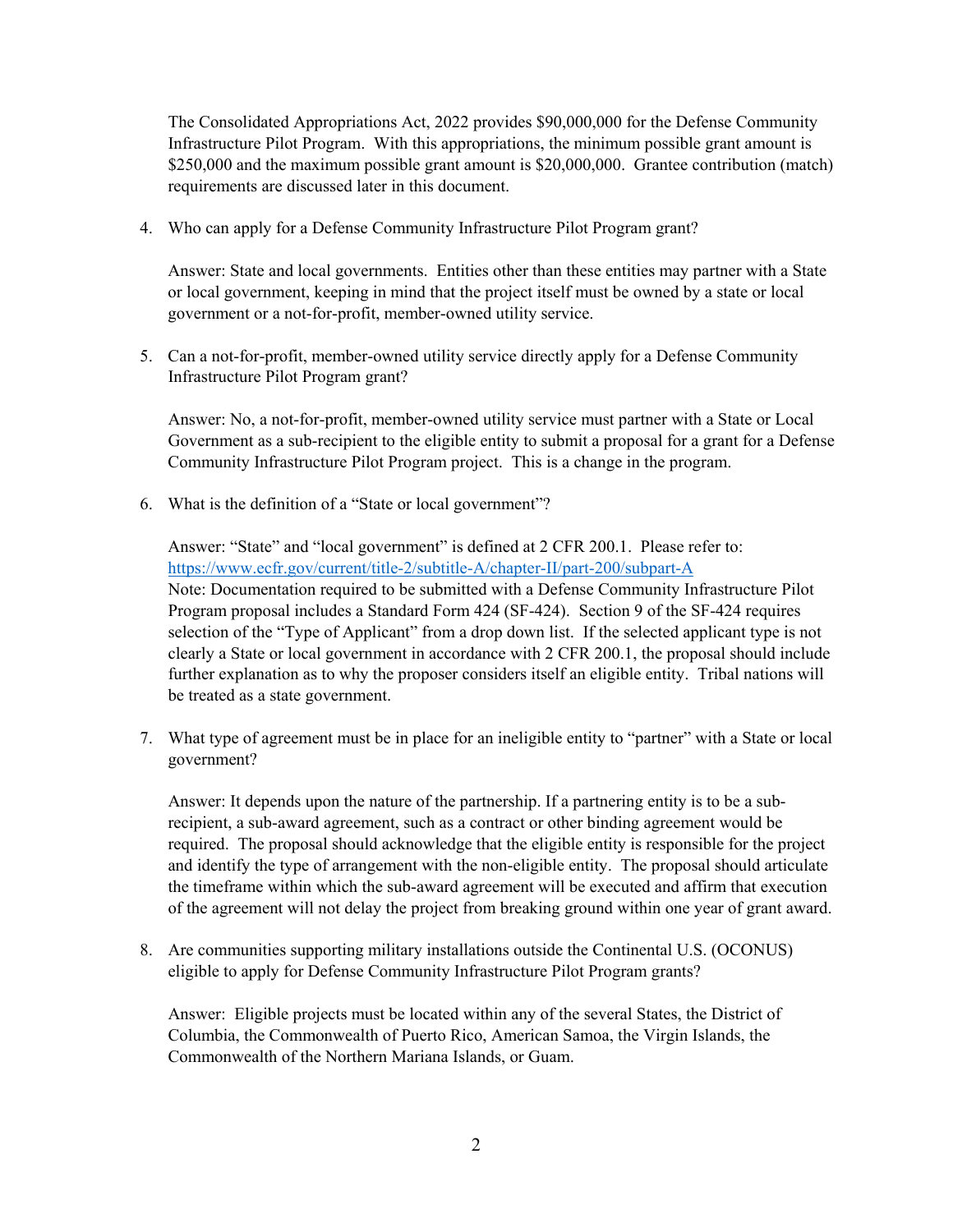9. My project is located on or partially on a military installation owned by the Federal government. Is this project eligible for a Defense Community Infrastructure Pilot Program grant?

Answer: No, projects must be located off of a military installation. Projects that are either on installation property that is leased to a non-Federal entity or installation property that is subject to an easement granted to a non-Federal entity are still considered to be on the installation and not eligible for the Defense Community Infrastructure Pilot Program.

10. Can an applicant submit multiple Defense Community Infrastructure Pilot Program grant proposals for different Defense Community Infrastructure Pilot Program projects, or is there a limit on the number of proposals an eligible entity can submit (assuming they have the installation endorsement)?

Answer: Proposers may submit more than one proposal and there is no limit. However, installation commanders are requested to articulate their priorities in the required local commander endorsement letter that must accompany each submitted proposal.

11. Can we combine projects into one proposal?

Answer: No, separate proposals should be submitted for separate projects. For single projects that are legitimately located in multiple geographic locations, a single proposal may be appropriate, but all required proposal elements for each location (site control, third party cost estimate, environmental and permitting status, etc.) must be included in the proposal.

12. Is a project ineligible if site clearing or construction work has begun? What if we could demonstrate that it has undergone appropriate environmental and cultural resource review?

Answer: A project where ground disturbing work has commenced will not necessarily be disqualified for Defense Community Infrastructure Pilot Program funding. However, if selected, the total project will be subject to all terms and conditions of the grant, including compliance with the National Environmental Policy Act (NEPA), which will require any construction underway to cease until such time as full compliance by the whole project with all grant terms and conditions (including NEPA) is confirmed. Previous environmental assessment work, cultural and historic property consultations must still be reviewed and adopted by the Office of Local Defense Community Cooperation. Understand this will take time and will require project construction underway to cease until such time as a final NEPA determination has been completed by the Office of Local Defense Community Cooperation. See also the question in section D. below regarding NEPA compliance.

13. Is cybersecurity considered infrastructure and an eligible project?

Answer: Eligible activities include only hard construction and renovation costs on non-Department of Defense (DoD) property. Infrastructure supporting a cybersecurity function could be considered an eligible project if the project results in a complete and usable facility, and is not on DoD property.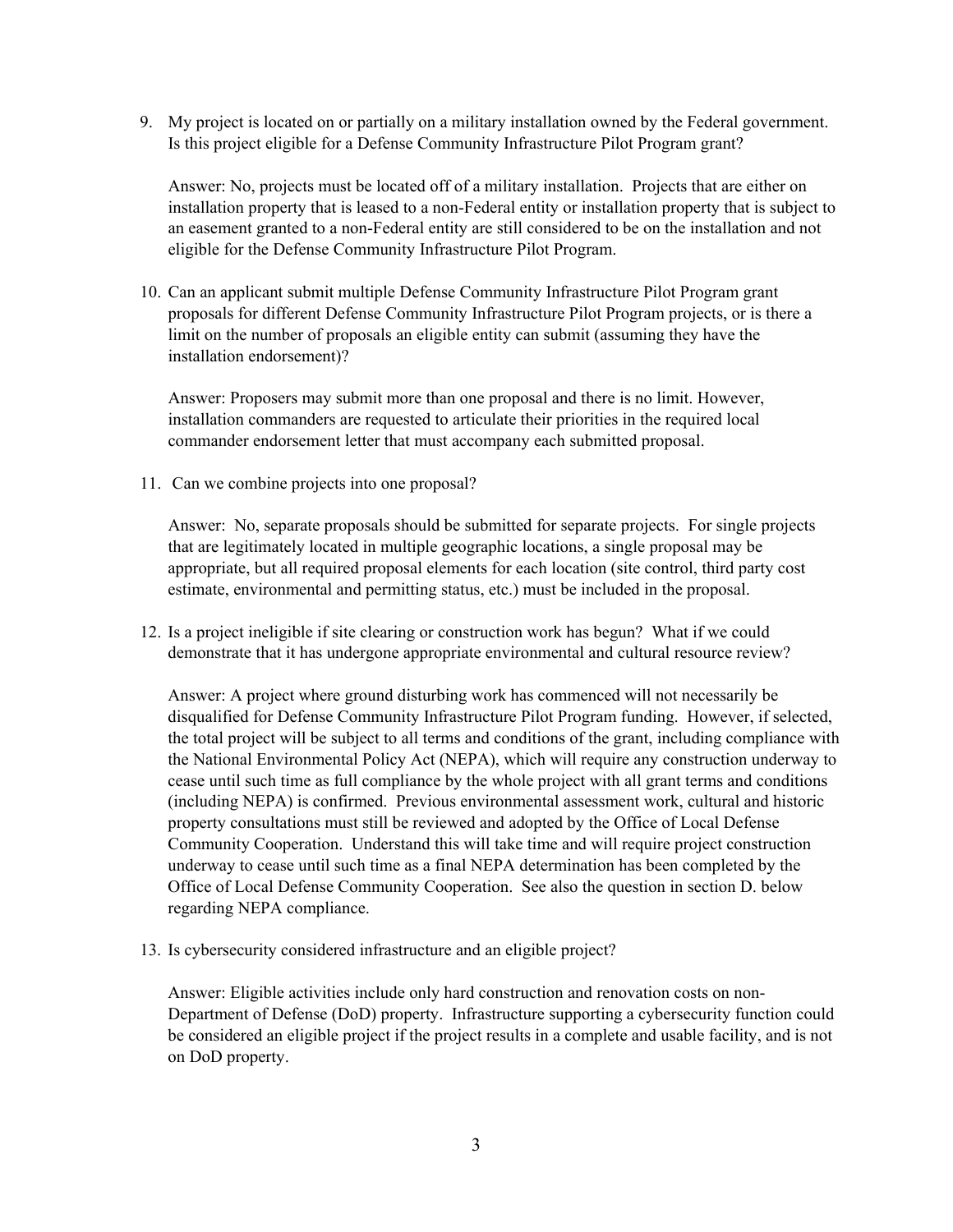14. What is the grant application? Is it a formal paperwork item, or a rewritten, updated proposal that must be completed in two weeks?

Answer: Grant applications will only be invited on the basis of how a proposal is competitively ranked. The invited application is processed through Office of Local Defense Community Cooperation's grants portal and contains Standard Forms 424, 424C, and other certifications prepared by the applicant. Most of the project information will be extracted from the successful applicant's proposal. Those invited to apply will be assigned an Office of Local Defense Community Cooperation Project Manager who will assist with this application.

15. Will all proposals that meet the Defense Community Infrastructure Pilot Program requirements be funded?

Answer: No. Proposals will be invited to apply for a grant in the order of their competitive ranking until the entire \$90 million appropriation is accounted for and then obligated. Unlike prior years, in the event a respondent is unable to submit an application or it is determined the invited respondent's application materially differs from the proposal that was considered by the review panel, another respondent may be invited to submit an application based upon their competitive ranking.

16. Are community infrastructure projects that support National Guard and Reserve component installations eligible for Defense Community Infrastructure Pilot Program grants?

Answer: Yes, section C. of the Notice of Funding Opportunity states: "Per 10 U.S.C. § 2391(e)(1), the term "military installation" means a base, camp, post, station, yard, center, homeport facility for any ship, or other activity under the jurisdiction of the Department of Defense, including any leased facility, which is located within any of the several States, the District of Columbia, the Commonwealth of Puerto Rico, American Samoa, the Virgin Islands, the Commonwealth of the Northern Mariana Islands, or Guam. It does not include any facility used primarily for civil works, rivers and harbors projects, or flood control projects, but it does include a military facility owned and operated by any of the several States, the District of Columbia, the Commonwealth of Puerto Rico, American Samoa, the Virgin Islands, the Commonwealth of the Northern Mariana Islands, or Guam, even though the facility is not under the jurisdiction of the Department of Defense, if the Secretary of Defense determines that the military facility is subject to significant use for training by the armed forces."

17. What projects were awarded a Defense Community Infrastructure Pilot Program grant in Fiscal Year 2020 and Fiscal Year 2021? How many proposals were submitted and how many awarded in the two previous years?

Answer: A list of FY20 and FY21 Grant Awardees, brief project descriptions as well as grant amounts, can be found at: [https://oldcc.gov/defense-community-infrastructure-program-dcip.](https://oldcc.gov/defense-community-infrastructure-program-dcip) In Fiscal Year 2020, \$50 million was available for the program, 109 complete proposals were submitted, and 16 projects were awarded Defense Community Infrastructure Pilot Program grants. In Fiscal Year 2021, \$60 million was available for the program, 70 complete proposals were submitted, and 13 projects were awarded grants under the program.

#### **B. Cost contribution / match requirements**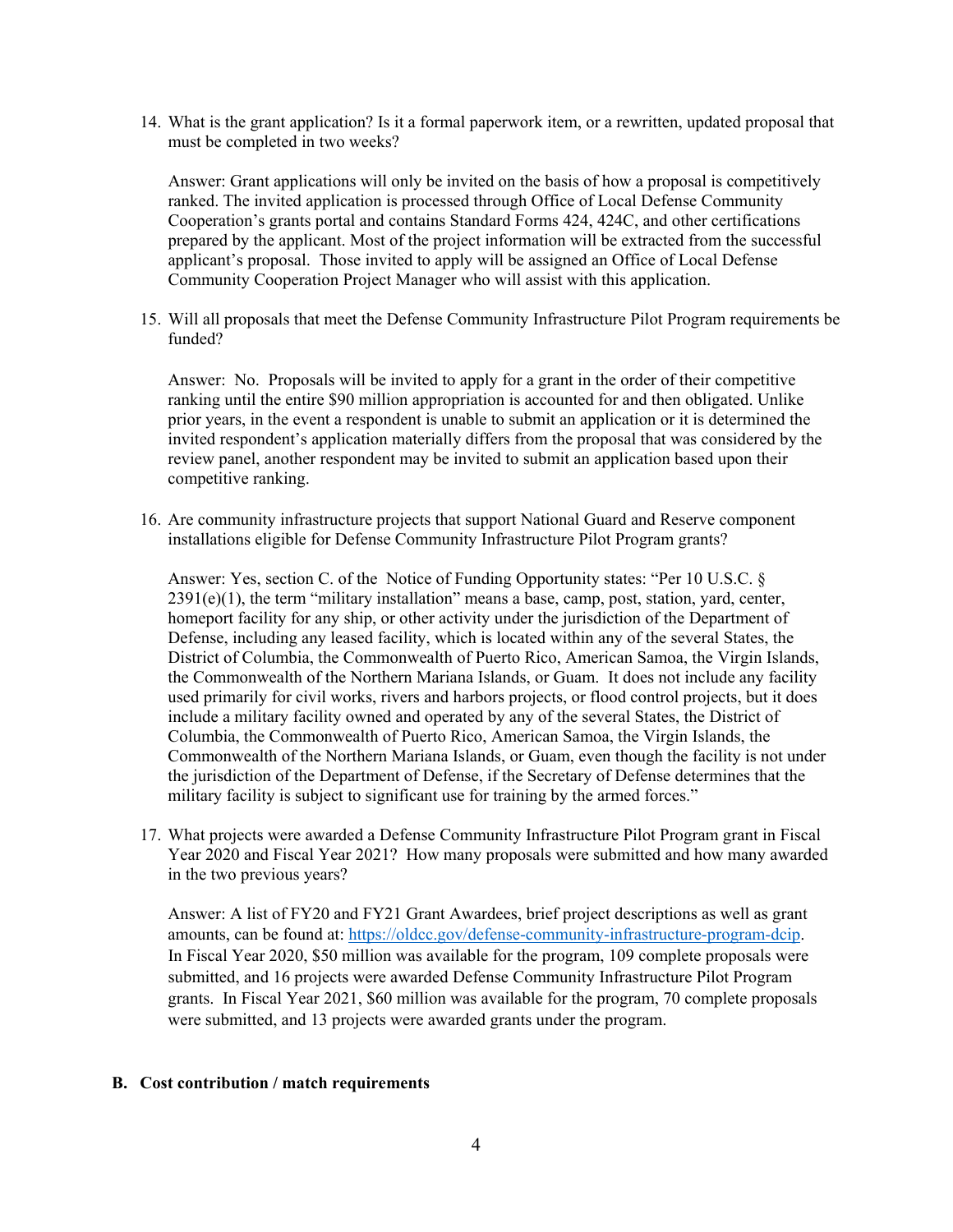18. What is the match requirement for Defense Community Infrastructure Pilot Program grants?

Answer: Except as provided below for projects in rural areas or projects that are advantageous for national security reasons, State or local government recipients must agree to contribute not less than thirty percent (30%) of the total funding required for the project.

19. Are there exceptions to the match requirement?

Answer: Yes, there are two exceptions:

1) State or local government funding contributions are not required for proposed community infrastructure projects in rural areas, defined as a city, town, or unincorporated area that has a population of not more than 100,000 inhabitants. Where applicable, proposers must state explicitly in their proposal that the: 1) proposed project is located entirely in a rural area; and, 2) the proposer is not required to provide a non-Federal (local) project cost contribution.

2) State or local government funding contributions are not required for proposed community infrastructure projects that are determined to be advantageous for reasons related to national security. In such instances, the proposer must assert in their proposal the basis for this waiver, including a signed statement from the cognizant Military Department Secretary attesting to the national security need/importance of the proposed project.

20. We have several cities surrounding our military installation. If a specific city submits a project and their population is less than 100,000 will they be exempt from the local match? Or will the Office of Local Defense Community Cooperation consider the total population surrounding an installation?

Answer: The location of the project itself, not the proposing entity's location, determines whether the project is in a rural location and if matching funds are required or not.

21. Will proposals that include a higher cost contribution from the State or local government be scored higher than proposals that include the minimum match (or no match, in cases where a match is not required)?

Answer: No, the amount of proposed matching funds will not factor in the selection process. However, projects submitted with a proposed zero percent (0%) project cost contribution must ensure all associated costs are eligible (see paragraph 4. of section C. of the Notice of Funding Opportunity). Proposals with ineligible costs will be removed during screening.

22. Regarding what counts towards the 30% match: will the waiving of rent money for the built-out space count as a portion of the 30% matching requirement? This would be for the entire 5-year time period for the space.

Answer: No.

23. Must local match be appropriated by September 23 after notification of being invited to apply for a DEFENSE COMMUNITY INFRASTRUCTURE PILOT PROGRAM grant? This can be challenging based on public process timelines.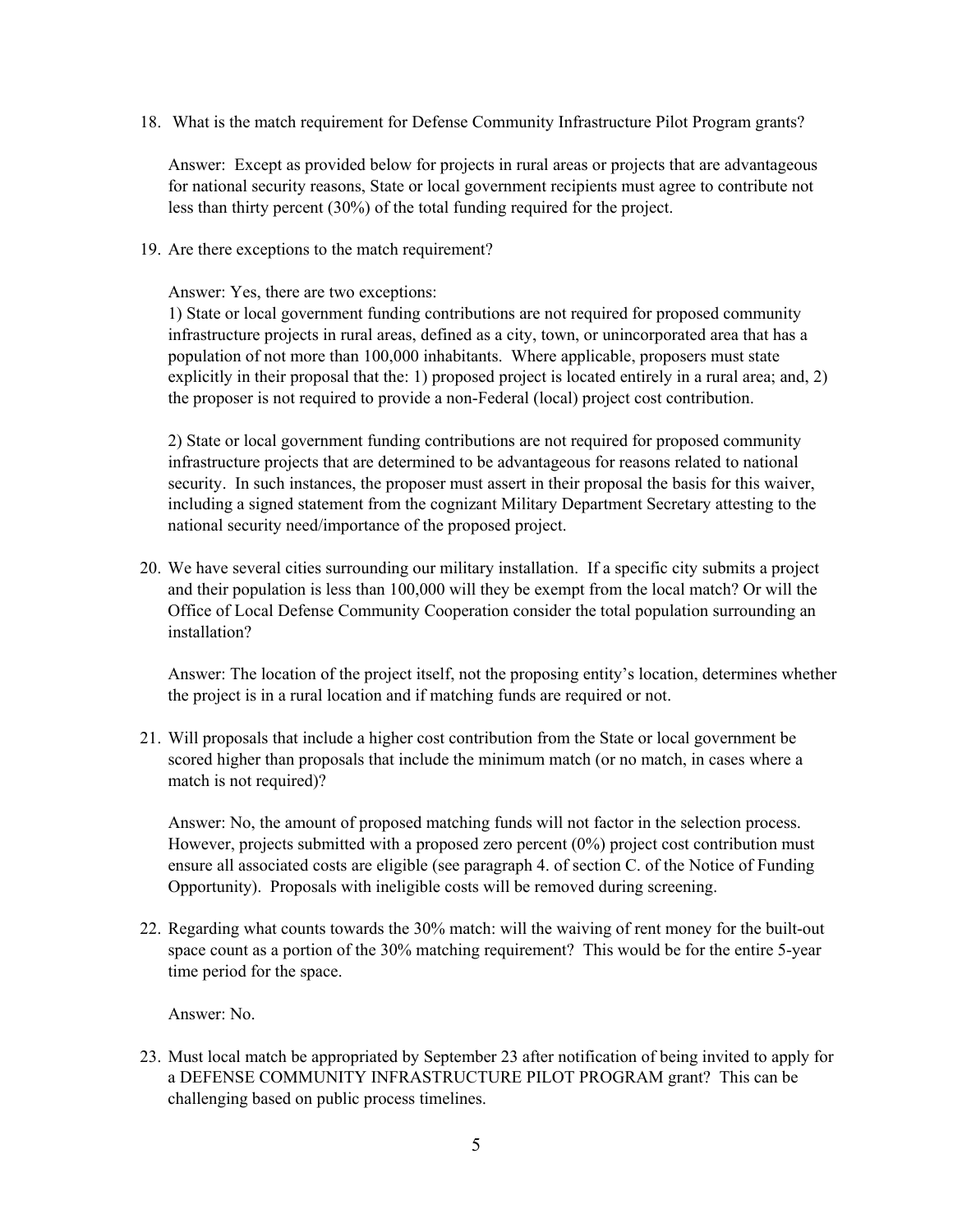Answer: Evidence provided in proposals affirming the immediate availability of the non-Federal local cost share (match) funding is a scoring consideration under criterion b). That noted, in addition to all other terms and conditions of the grant at award, grantees are required to evidence the availability of the non-Federal local cost share prior to disbursement of Federal award funding, but not at the time of award.

24. Can local funds (non-Federal money) already expended on a construction project be considered as matching contribution?

Answer: It depends. All costs must have been incurred and expended after the August 13, 2018, enactment of the John S. McCain National Defense Authorization Act for Fiscal Year 2019, and be validated as reasonable, allowable, and allocable for the proposed project. Please note: if funding already expended on a construction project is accepted as a non-Federal local cost share (match) source, it will be subject to all terms and conditions of the grant, including the National Environmental Policy Act (NEPA), which may require any construction underway to cease until such time as full compliance by the whole project with all grant terms and conditions is confirmed.

25. If project qualifies as rural for 100% grant funds and no matching funds needed, are soft costs paid for by the grant funds?

Answer: No. Soft costs (planning and design costs, the cost to prepare NEPA documentation, environmental permit applications and similar pre-construction engineering costs) cannot be funded with Defense Community Infrastructure Pilot Program grant funds.

- **C. Selection Criteria** (See Section E. 1. of the Notice of Funding Opportunity for full definitions and scoring ranges for current Defense Community Infrastructure Pilot Program grant selection criteria)
	- 26. How will projects be prioritized for selection in the FY22 Defense Community Infrastructure Pilot Program?

Answer: Our program authority requires that proposed community infrastructure projects be selected in the following order of priority:

- 1) Projects that will enhance military value at a military installation, taking into account the four military value criteria provided below (see the next question);
- 2) Projects that will enhance military installation resilience; and
- 3) Projects that will enhance military family quality of life at an installation, taking into consideration the factors described in Section E. 1. of the Notice of Funding Opportunity
- 27. What are the selection criteria this year?

Answer: The proposed scoring criteria, with relative weights (the more responsive the proposal is to a need in these areas, the higher the score), are: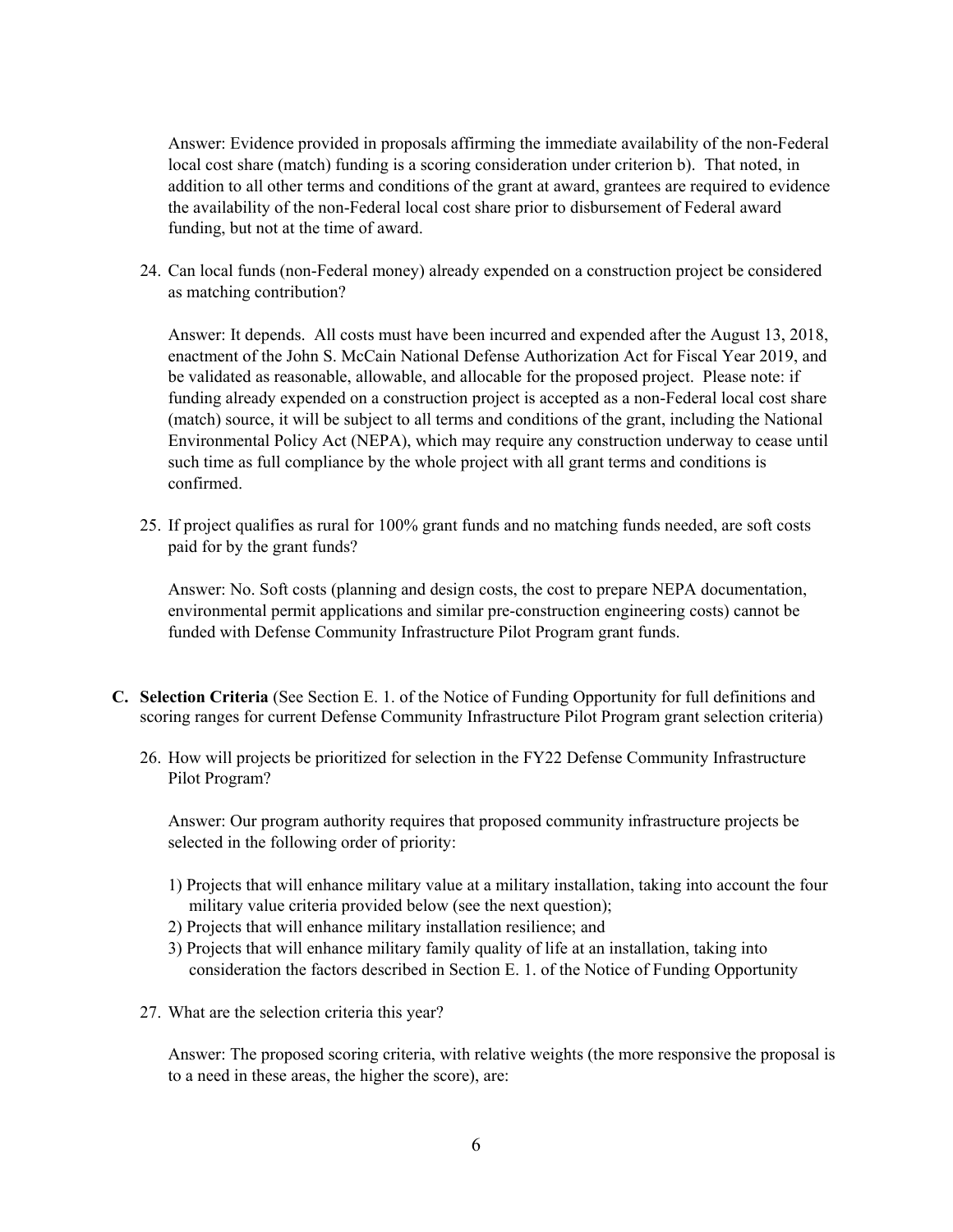- a) the extent to which the proposed project will enhance (in order of priority):
	- i. military value at a military installation
	- ii. installation resilience
	- iii. military family quality of life
- b) the construction-readiness of a project, and;
- c) an assessment of project need

Projects that would score in more than one enhancement category will be assigned the score associated with the highest value enhancement, but only one value may be assigned for criterion a). Total points available for exceptional, medium and low enhancement scores will vary based on the verified primary enhancement category. Please refer to Section E. of the Notice of Funding Opportunity for additional details about selection criteria and the selection process.

28. Is 2004 - 2005 Base Realignment and Closure (BRAC) data being used to assess military value for Defense Community Infrastructure Pilot Program projects this year?

Answer: No. This is a change from the FY21 Program.

29. What is a complete and usable project, and can a Defense Community Infrastructure Pilot Program grant fund part of a project or a phase of a multi-phase project?

Answer: The Defense Community Infrastructure Pilot Program can only fund complete, severable, and usable projects that will begin construction (break ground) within one year of grant award and are completed with final payments processed within 5 years of grant award. A complete and usable project is one that produces complete and usable facilities, complete and usable improvements to existing facilities, or that completes a distinct, definable phase of a larger project which will be completed during the period of performance of the grant agreement.

30. Would a project which hasn't entered design phase by the proposal deadline be considered construction-ready?

Answer: Proposals need to evidence that they are able or will be able to break ground within 12 months of award, including the completion of all final design, regulatory permitting, environmental analysis, and cultural and historic property consultations.

31. How far along in the planning process must an applicant be before submitting a proposal? Would construction/building schematics/site plans and environmental analysis/review be required as part of the submission process?

Answer: There is no requirement to have plans, schematics or environmental documents submitted with the proposal; however, there are some considerations: construction must commence within 12 months of the grant award and be completed within five years; and, documentation such as an explanation of the technical feasibility of the project, the project development schedule, and the third-party cost estimate usually requires some planning. A complete design is not required.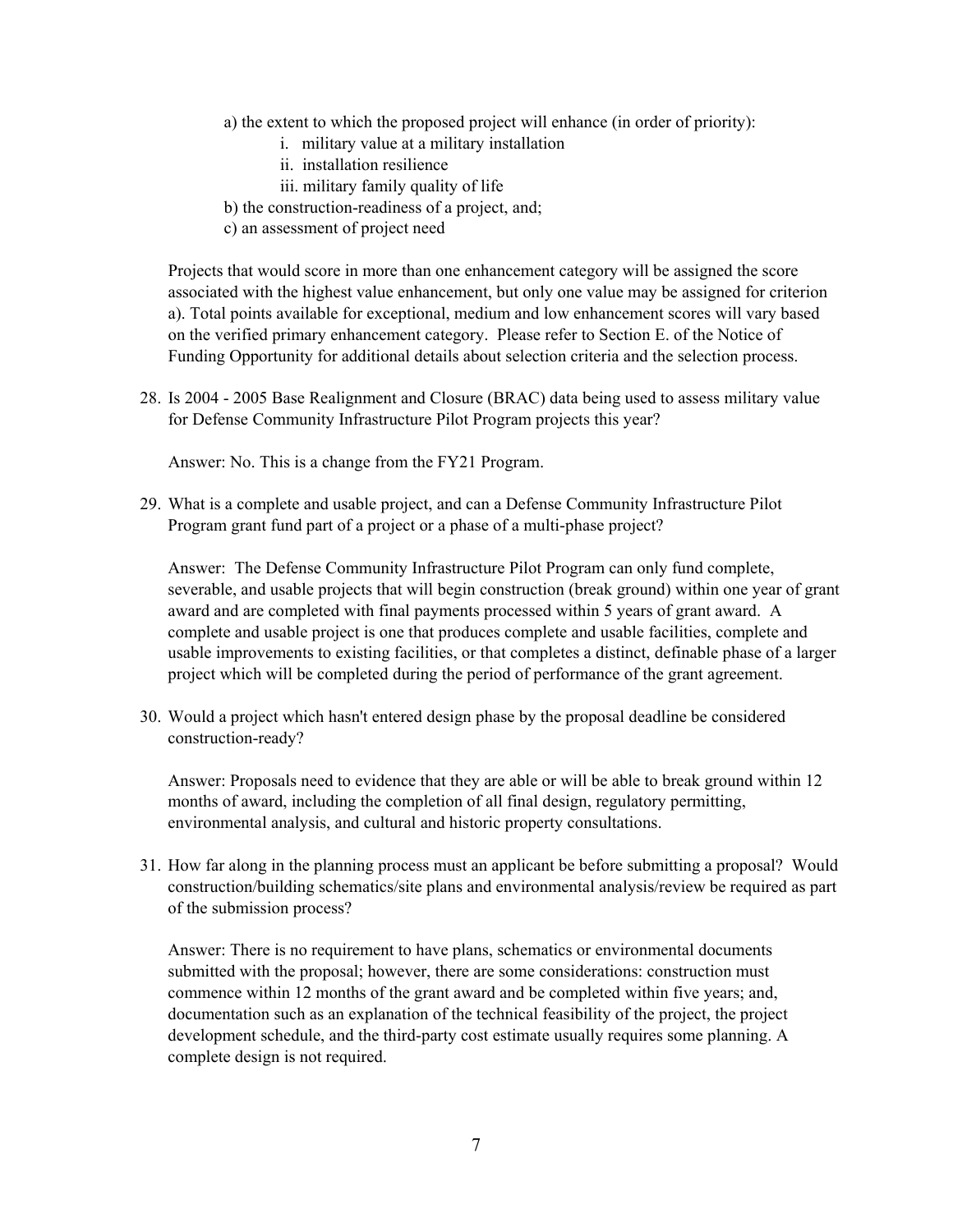32. If an existing structure is on the building site and is slated to be demolished within the 12-month shovel ready time frame, does that demolition count as the project being shovel ready?

Answer: It depends—if the demolition was included as part of the scope of the Defense Community Infrastructure Pilot Program project. All activities and costs identified as part of the project, whether funded by non-Federal or Federal funds, are treated the same under the grant terms and conditions. Accordingly, if the costs for demolition are included regardless of non-Federal or Federal portion of the award, those activities would count towards the project being shovel ready—but would also need comply with all other grant terms and conditions, such as compliance with the National Environmental Policy Act (NEPA).

33. Is there any flexibility on the 12-month timeline or the definition of under construction? We have seen some delays in construction execution due to supply chain issues.

Answer: No, and projects where the certainty of being "construction ready" is unclear will score less. Generally, the proposed project development schedule must demonstrate the ability to commence construction or disturb the ground within twelve (12) months of funding, including necessary final design and planning, development of bid solicitation documentation, completed Federal and state / local environmental planning, site control, and completed permitting actions.

- **D. Proposal Content** (See Section D. of the Notice of Funding Opportunity)
	- 34. Does the proposal require a local installation endorsement letter, and what does it need to say?

Answer: Yes, per Section D. paragraph C. of the Notice of Funding Opportunity, the proposal needs to include a letter of endorsement from the Commander of the local installation that includes: (i) the existing conditions at the local installation that the proposed community infrastructure project will address; (ii) assessment of impact to the local installation, should the proposed project not proceed; and (iii) a description of the criticality of the proposed project to the installation's mission and/or operations. Proposers must ensure that the local Commander is aware of, and the endorsement reflects support for, the scope of the entire project, and that the local Commander is willing to support the local community's execution of the project (including assisting the Office of Local Defense Community Cooperation with any technical review of required National Environmental Policy Act (NEPA) environmental planning documents for the proposed project).

35. In our experience, military command is reluctant to "endorse" outside-the-wire projects even when they acknowledge the benefits. Program guidelines specify that proposals must include a letter of support. Is this a potential roadblock for applicants?

Answer: A letter of endorsement (or support) for the project from the Commander of the local installation is required for a proposal to be considered complete. The letter must include the elements described in Section D. paragraph C. of the Notice of Funding Opportunity.

36. To whom should the installation endorsement letter be addressed?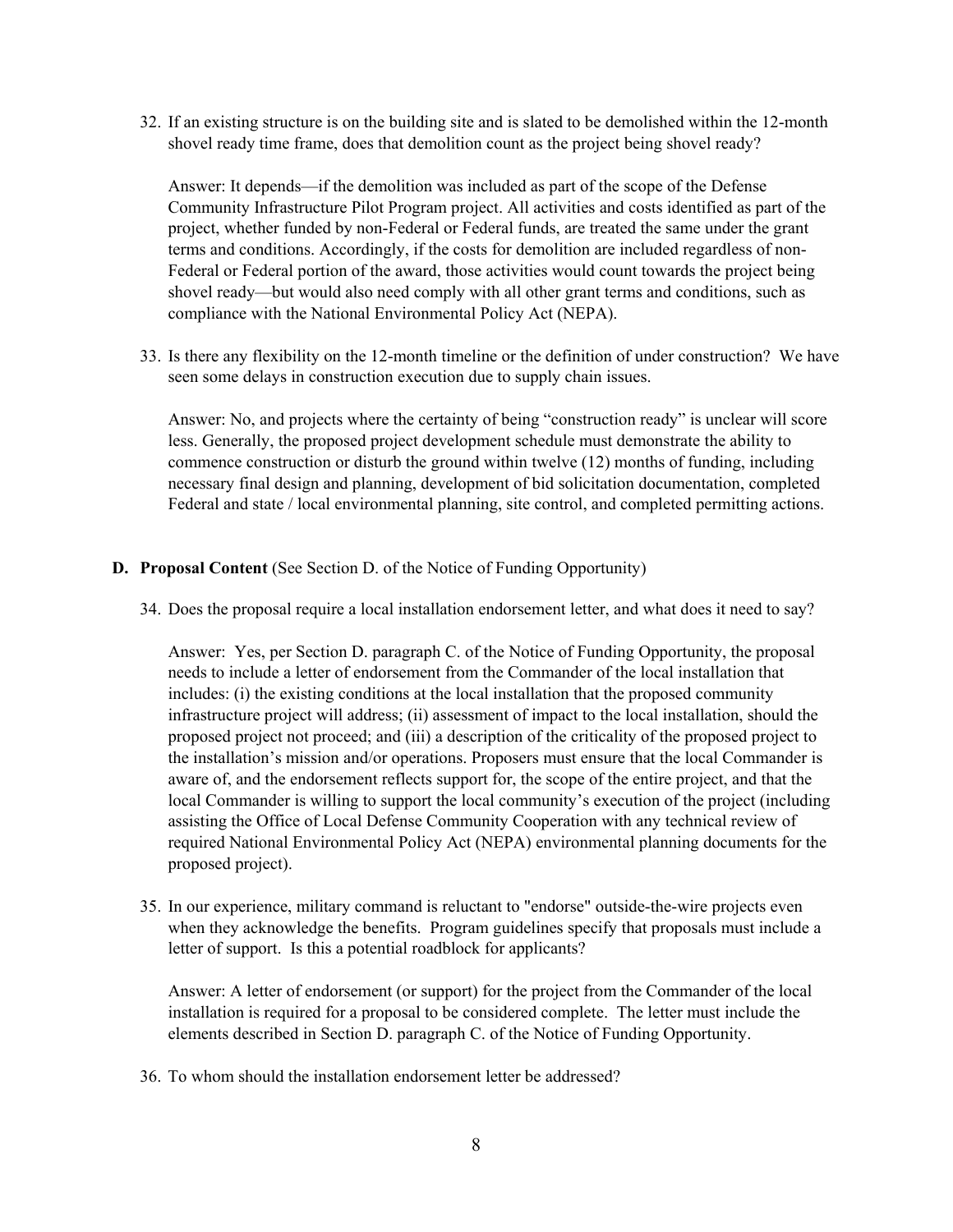Answer: The installation endorsement letter should be provided to the State or local government proposing the project. Please address the letter to: Mr. Patrick O'Brien, Director, Office of Local Defense Community Cooperation, 2231 Crystal Drive, Suite 520, Arlington, VA 22202. Note that the letter MUST be included in the proposal package submitted in grants.gov and should not be mailed separately to the Office of Local Defense Community Cooperation.

37. What is acceptable proof/demonstration of Section D. paragraph E. "Project Engineering Information: A demonstration of the technical feasibility of the construction project"? Would this be in narrative form or something else?

Answer: A proper demonstration of technical feasibility includes narrative or other supporting information to allow the cross-Service Community Infrastructure Review Panel to conclude the project is technically constructible, sufficiently scoped, and can be accomplished in accordance with the cost and schedule presented.

38. Regarding Section D. paragraph H. "Uses of Construction Project Funds", it says soft planning costs such as planning and design can't be funded by the Defense Community Infrastructure Pilot Program grant but can be used as matching funds, but what about engineering services provided during construction?

Answer: Engineering inspection and oversight costs during construction are allowable construction costs that can be paid for with Defense Community Infrastructure Pilot Program grant funds.

39. Can you elaborate on the requirement that a third party validate costs of work? E.g. we have a bid for part of the job done competitively through the state's procurement system - would that count? If so, for the site prep costs which are not covered by that bid can we just use the competitively solicited bids from other similar jobs? How long are cost estimates or bids good for if generated in the past?

Answer: Actual competitive bids for the same project can serve the purpose of a third party estimate, but considerations like inflation since bids were received, current supply chain and labor availability conditions, etc., should be accounted for in a current, proposal-specific third party cost estimate. The same applies to using other similar project cost data; that is, it can be referenced, but the proposal should provide an analysis explaining why it is applicable and any adjustments made to support the proposal-specific third party cost estimate.

40. Are Operations and Maintenance costs included as part of the eligible costs for Defense Community Infrastructure Pilot Program?

Answer: No, Operations & Maintenance costs are not eligible under Defense Community Infrastructure Pilot Program —just construction costs.

41. Regarding the Operations and Maintenance (O&M) costs, one of our cooperatives is thinking of proposing a large generation asset, as part of their Defense Community Infrastructure Pilot Program bid and are interested in including a warranty for this component, but the warranty requires a 10-year maintenance contract and as we understand it, O&M is not an allowable cost.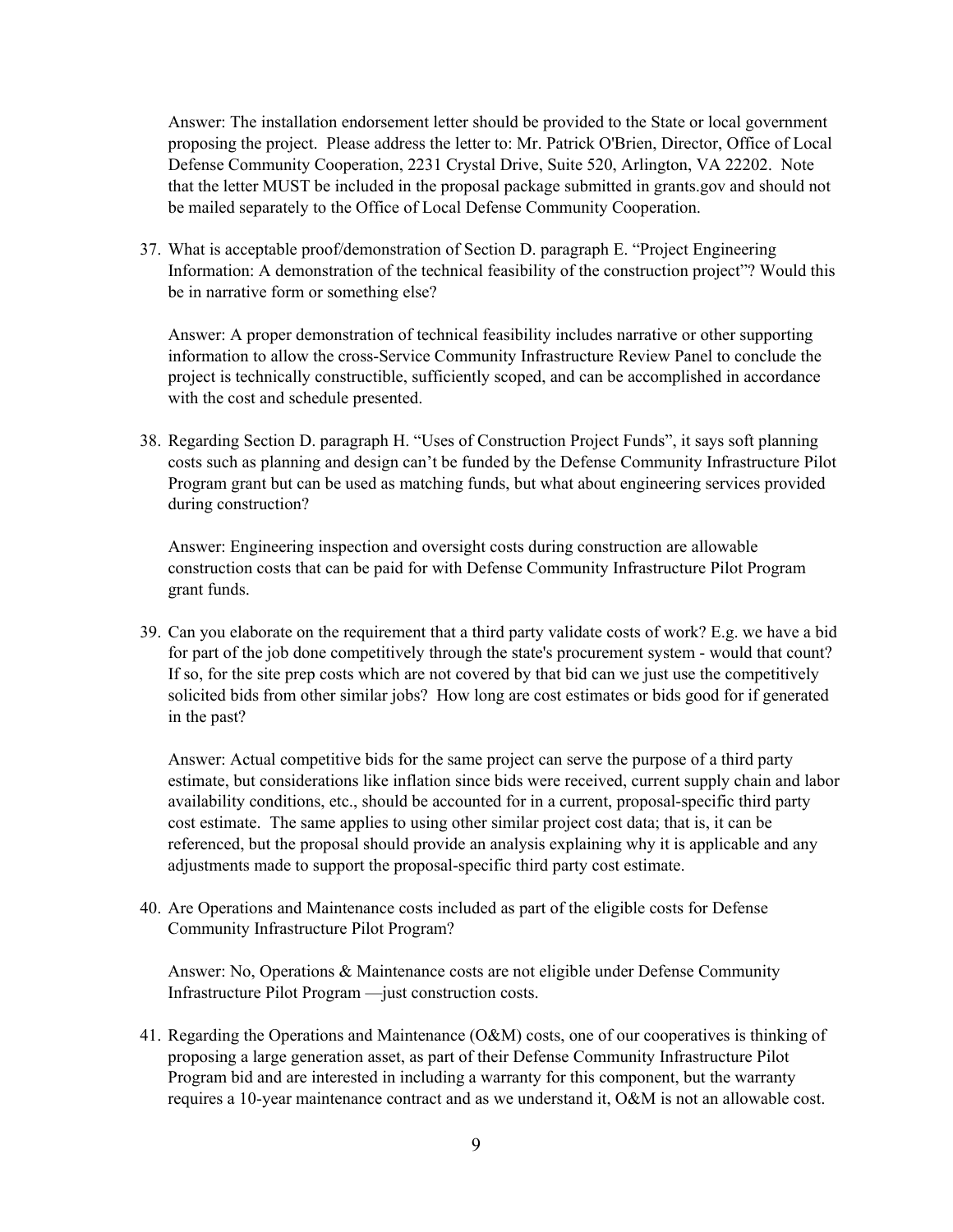Would a warranty cost be allowed? If so, if O&M costs associated with the warranty were paid up front, could that be considered an allowable cost under Defense Community Infrastructure Pilot Program?

Answer: The cost for a warranty could be allowable.

42. Regarding Section D. paragraph J. "Environmental Compliance", What does OLDCC expect the grantee and the associated installation to do to assure National Environmental Policy Act (NEPA) compliance?

Answer: As the Federal granting agency for the project, the Office of Local Defense Community Cooperation is responsible for implementing the procedural provisions of NEPA for construction projects for which its funds are granted. To accomplish this, the Office of Local Defense Community Cooperation requires that the grant recipient (grantee) conduct the appropriate level of environmental review and analysis to support an Office of Local Defense Community Cooperation final NEPA determination. The installation is requested to support this effort to the maximum extent practicable. For example,

- For projects to which a categorical exclusion applies, the grantee may provide the associated installation with sufficient information and analysis for the installation to generate a record of categorical exclusion. If the installation is willing to sign the categorical exclusion, the Office of Local Defense Community Cooperation can adopt the installation's categorical exclusion determination for its own final NEPA determination in accordance with 40 CFR § 1506.3(d).
- If the installation is not willing to sign the categorical exclusion, but can provide a record of categorical exclusion for a project substantially the same as the proposed Defense Community Infrastructure Pilot Program project, the Office of Local Defense Community Cooperation can adopt that for its own final NEPA determination in accordance with 40 CFR § 1506.3(d).
- For projects that require an Environmental Assessment (EA), that is, a categorical exclusion is not applicable to the project, the grantee must conduct and complete an EA. The draft EA will be provided to the Office of Local Defense Community Cooperation and the installation for review, and the grantee will incorporate any comments from the Office of Local Defense Community Cooperation and the installation and submit a final EA. The installation is then requested to provide a letter from an installation environmental subject matter expert stating that they have reviewed the assessment and found it to be technically sufficient. This informs the Office of Local Defense Community Cooperation's finding of no significant impact for the project, as appropriate, to finalize the National Environmental Policy Act determination for the project.
- In some cases, another Federal agency will be involved in the proposed Defense Community Infrastructure Pilot Program project and will prepare and complete a categorical exclusion or an EA for the project. The Office of Local Defense Community Cooperation can adopt another agency's categorical exclusion or EA for its own final NEPA determination in accordance with 40 CFR § 1506.3(d).
- Please note that performing an environmental review and documenting a categorical exclusion can take 1-2 months, while conducting an environmental assessment from start to finish can take 4 to 6 months.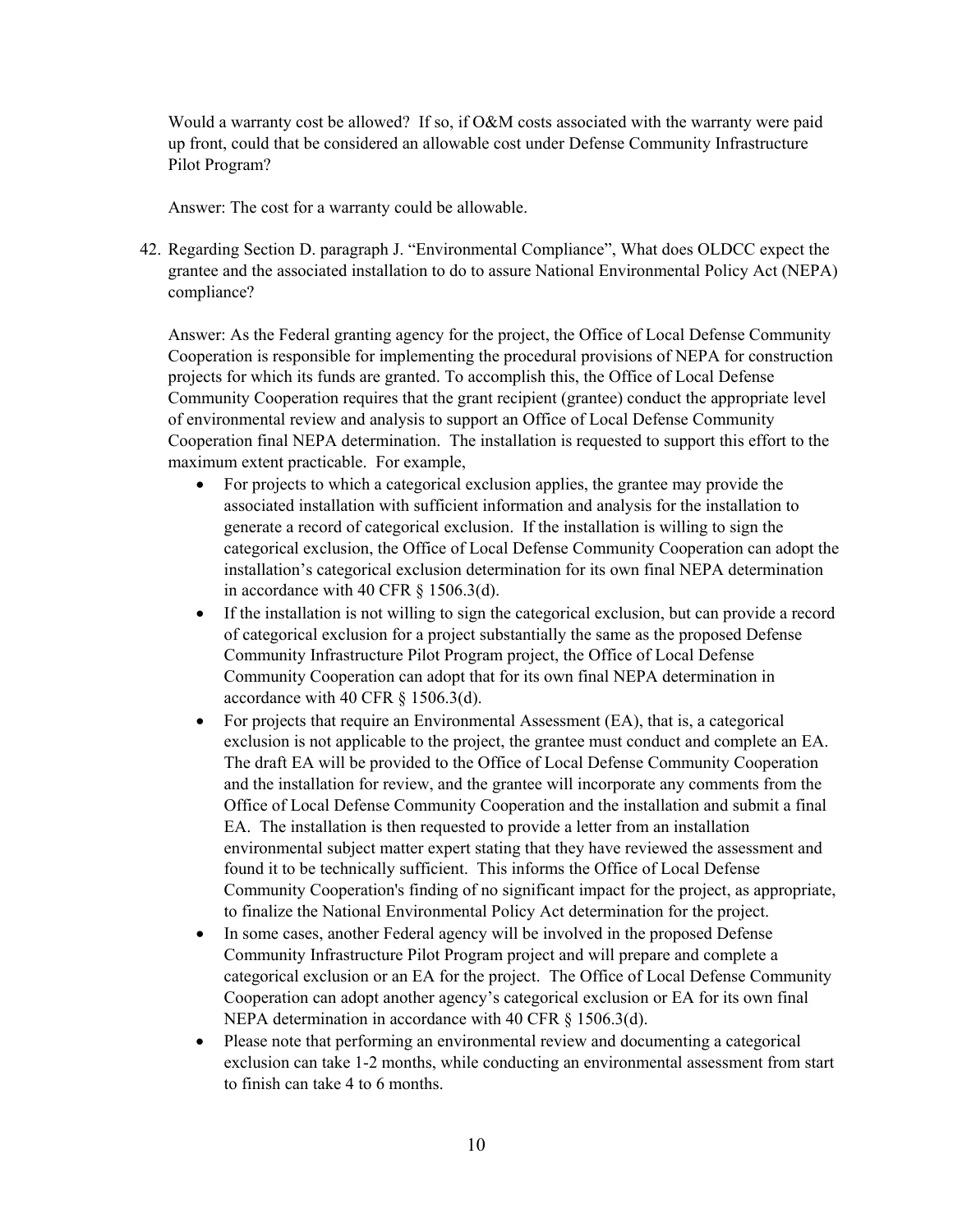43. Can Defense Community Infrastructure Pilot Program grant funds be used to pay for work needed to comply with NEPA?

Answer: No. Like planning and design costs, the cost to prepare NEPA documentation, environmental permit applications and similar pre-construction engineering costs cannot be funded with Defense Community Infrastructure Pilot Program grant funds, but may be used as a source for matching funds.

# **E. Supplement, Supplant and Use of Other Funding**

44. For the required match, are we allowed to use State and Local funding?

Answer: Yes, match can come from a combination of sources. For instructions on cost sharing or matching and how to structure inclusion of these in a proposal, please refer to Title 2 of the Code of Federal Regulations, Part 200 (2 CFR § 200); specifically, 2 CFR § 200.306.

45. Can funds from other (non-OLDCC) Federal sources be used as match for Defense Community Infrastructure Pilot Program projects?

Answer: It depends. If the Federal agency providing other funding for a project allows their funds to be used as a match those funds may be used as match. Your proposal narrative should state whether the other Federal agency agrees that the agency's funds can be used as a match for Defense Community Infrastructure Pilot Program grants, and include evidence of the agency's concurrence (correspondence from the agency). If other Federal funding is identified as a source for non-Federal local cost share (match), the proposal MUST state that funding is immediately available (i.e., that other Federal entity must have made that award prior to any Defense Community Infrastructure Pilot Program grant being awarded).

46. Can Defense Community Infrastructure Pilot Program Federal funding be used to match other partially Federally-funded projects?

Answer: No. Defense Community Infrastructure Pilot Program funds cannot be used as match for other Federal programs.

47. The language in the Notice of Funding Opportunity prohibiting funds being supplanted - does that only pertain to Federal funds or does this program also prohibit supplanting local funds?

Answer: Defense Community Infrastructure Program Federal funding may not supplant other Federal funds that are available for the proposed project. This prohibition is not applicable to local, non-Federal funding under this program. Supplanting of funds occurs when Defense Community Infrastructure Pilot Program Federal funding is provided instead of other Federal funding that is otherwise available for that project.

48. If a project (access road) is currently being submitted under DAR does it still qualify for the Defense Community Infrastructure Pilot Program?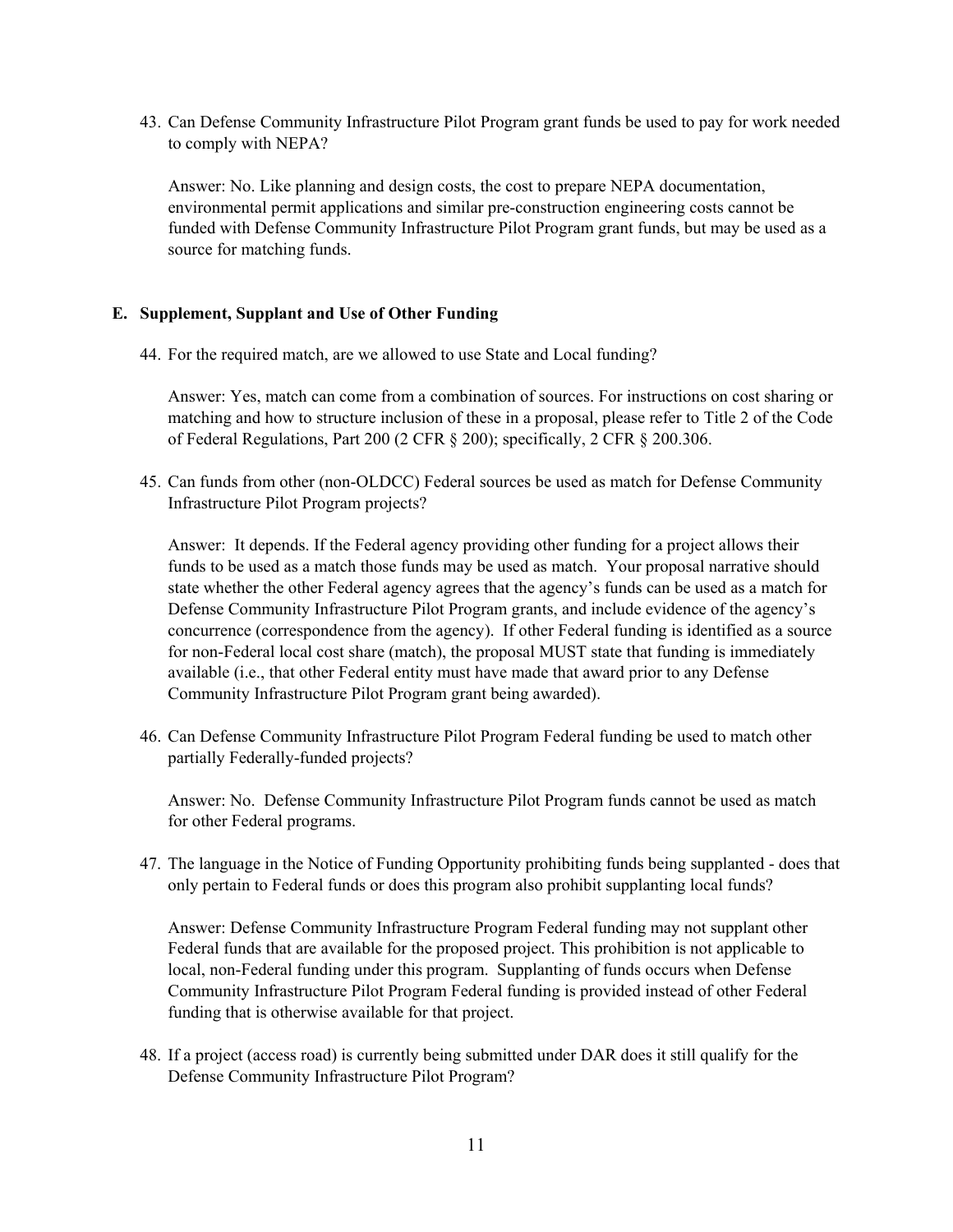Answer: No. Installation access or mobility needs projects approved, submitted, planned, or eligible for Defense Access Roads (DAR) funding prioritization are not eligible for Defense Community Infrastructure Pilot Program funding.

### **F. General**

49. I see that grants will be awarded in September of 2022, but when will the actual funds be available for use?

Answer: Funds will be obligated by September 30, 2022, for the final selected projects following the acceptance of the terms and conditions of the award through a counter-signed grant agreement, and are available at that time subject to satisfaction of all grant terms & conditions special conditions (as applicable) incorporated into the grant agreement. Defense Community Infrastructure Pilot Program funds are distributed on a reimbursement basis, and payments are typically made within days of a valid and complete payment request.

50. Can you lease a building as part of the grant?

Answer: Only for the construction period, if needed; otherwise, Defense Community Infrastructure Pilot Program funding cannot be used either for the purchase or leasing of real property.

51. Can existing facilities that require interior finishing qualify for Defense Community Infrastructure Pilot Program? And if so, how would National Environmental Policy Act apply? Thanks

Answer: Potentially. However, the "finishing" activities proposed would need to meet the definition of "construction" as used in the Notice of Funding Opportunity. The purchase of nonfixed assets is not eligible for Defense Community Infrastructure Program funding. All projects must meet the criteria outlined in the Defense Community Infrastructure Pilot Program Notice of Funding Opportunity, including compliance with NEPA prior to commencing any grounddisturbing activity under the Defense Community Infrastructure Pilot Program grant scope.

52. An eligible entity plans to use their own workforce for roughly 50% of the project and contract 50% of the project out. I would assume the current labor pay rate for the eligible entity would be acceptable to Office of Local Defense Community Cooperation?

Answer: Potentially. While Office of Local Defense Community Cooperation construction grant funding is not subject to prevailing Federal wage rates (i.e., Davis-Bacon), Grantee activities may be subject to prevailing state wage rates. In such cases, where Office of Local Defense Community Cooperation grant funding is mingled with another funding source where specific wage rates are required, the terms and conditions of the award would be enjoined. Hence, the entire project would be subject to a common wage standard. Established labor rates would be acceptable subject to verification. Grantees are required to clearly document direct and fringe benefit rates.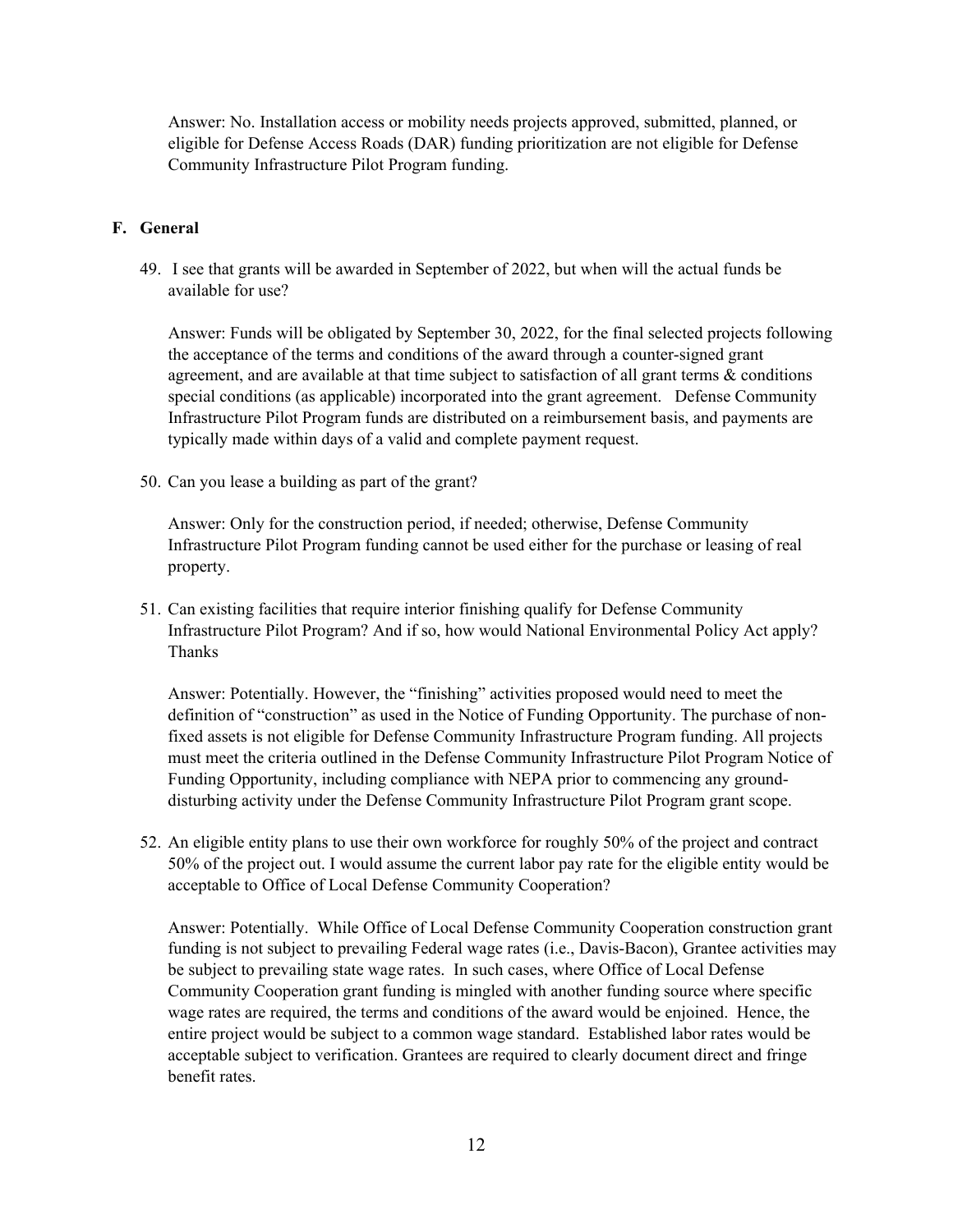53. Are there any maximum pay rates for in house construction or engineering work?

Answer: Yes. It is the GS-15 Step 10, which corresponds to the Federal maximum rate.

54. What are the procurement standard thresholds for non-Federal entities?

Answer: Applicants will need to be familiar with Federal procurement processes as detailed in Title 2 of the Code of Federal Regulations, part 200 (2 CFR § 200). Communities are expected to select their professional service teams in accordance with these Federal standards. These are the procurement standard thresholds for informal and formal procurement methods (2 CFR § 200.320) as well as compliance with state procurement guidance (2 CFR § 200.317): 1) Micro-purchase threshold (less than to \$10,000),

2) Federal simplified acquisition threshold (formerly known as the Federal small purchase threshold) (less than \$250,000),

3) Sealed bids purchases (more than \$250,000),

4) Proposals (more than \$250,000), and

5) Non-competitive procurement; however, non-competitive procurement is not permitted under Office of Local Defense Community Cooperation grants.

55. The proposer anticipates utilizing a local Governmental organization to assist with National Environmental Policy Act Environmental review compliance, Labor standards compliance, procurement compliance, administrative compliance, and report generation. Does the local Governmental organization need to be procured if Defense Community Infrastructure Pilot Program grant funds are being used to pay for those services? Could the Local Government organization be added as a sub-recipient on the project and not need procurement?

Answer: Local governmental organizations may be brought in through an intergovernmental agreement. If the applicant decides to include this as part of the grant for the purpose of match, then these services can be obtained in accordance with 2 CFR § 200.

56. Most of the engineering will be completed in house; however, some aspects of final design will be contracted out to licensed Engineers. Can engineering procurement take place after the grant application is submitted? Does the procurement need to be completed before application submission?

Answer: Yes, procurements can take place after grant award. However, "soft costs" such as engineering, planning and design cost are only eligible towards the project match. Also, the proposal would need to demonstrate the ability to break ground within one year. So, a proposal that has not commenced design may not be looked at as favorably as a comparable proposal where the design is complete.

57. Does the Military Installation Resilience (MIR) Program still exist or has MIR grant funding been absorbed under this program?

Answer: The Office of Local Defense Community Cooperation MIR program still exists, but it is now called the Installation Resilience program. This program is separate and distinct from Defense Community Infrastructure Pilot Program.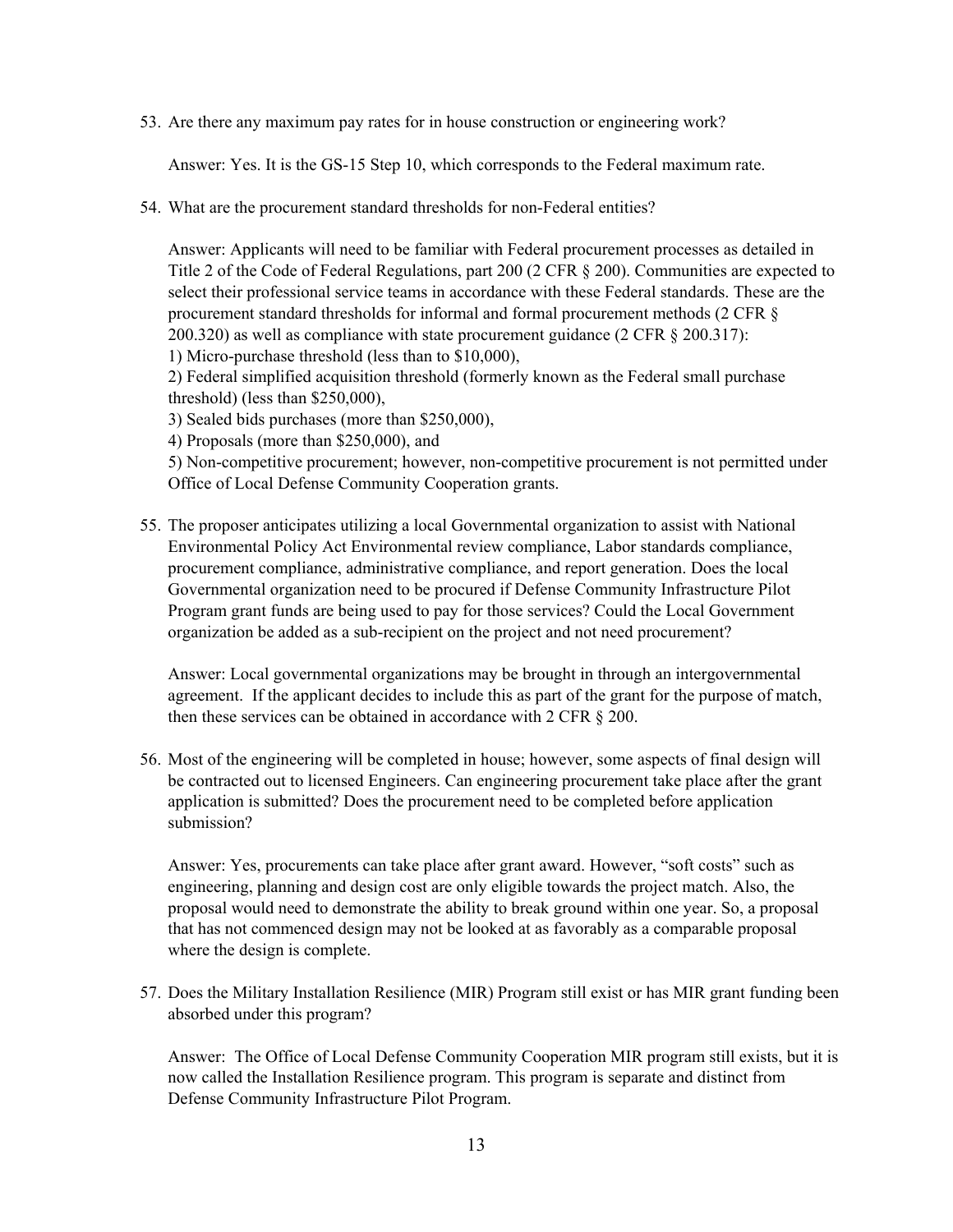58. Where can I find information on Office of Local Defense Community Cooperation General Terms and Condition, Program Specific Terms and Conditions and National Policy Requirements?

Answer: This information can be found on the Office of Local Defense Community Cooperation Website: [https://oldcc.gov/.](https://oldcc.gov/) Interested parties should also be familiar with 2 CFR § 200.

59. Can you speak to Office of Local Defense Community Cooperation's coordination with other Federal Agencies and whether Defense Community Infrastructure Pilot Program applicants should pursue joint proposals along with their NGO/state partners?

Answer: The Defense Community Infrastructure Pilot Program is wholly a Department of Defense grant program; therefore, there is no requirement to coordinate with other Federal agencies in the execution of this program. OLDCC does not have a position on applicants pursuing joint proposals with other NGO/state partners.

60. Is the grant funding firm and fixed to include construction as well as planning and design?

Answer: Grant awards are for a fixed amount. Any cost increases are the responsibility of the Grantee. Note that grant funds may only be used for costs approved based on the budget submitted, validated through an independent third party, and approved at the time of grant award. Soft planning costs required for the planning, design and execution of the proposed project are allowable as a source for non-Federal local cost share (match) only.

61. Is the total funding amount divided between the three categories in any specific percentages? How will the results of the three different categories be compared for funding priority?

Answer: No, funding will not be divided between the three enhancement categories in specific percentages. All proposals will be scored based on the merits of each proposal, with scores weighted to prioritize the projects in accordance with the authorizing statute.

62. Regarding Section G. of the Notice of Funding Opportunity, it states the proposing entity must also state its capability to secure a surety bond prior to construction. Does requiring the contractor to secure the bond suffice? Or does the grant require the applicant to secure the bond?

Answer: Typically, the contractor obtains the surety bond, which is adequate to meet the requirement.

63. Last year we submitted the same project we plan to submit this year. I notice on the form is a box where we can use the same proposal but add supporting material. Do you recommend we do that or do you recommend an entirely new proposal?

Answer: Since the Notice of Funding Opportunity is different this year, the Office of Local Defense Community Cooperation recommends submitting a new proposal.